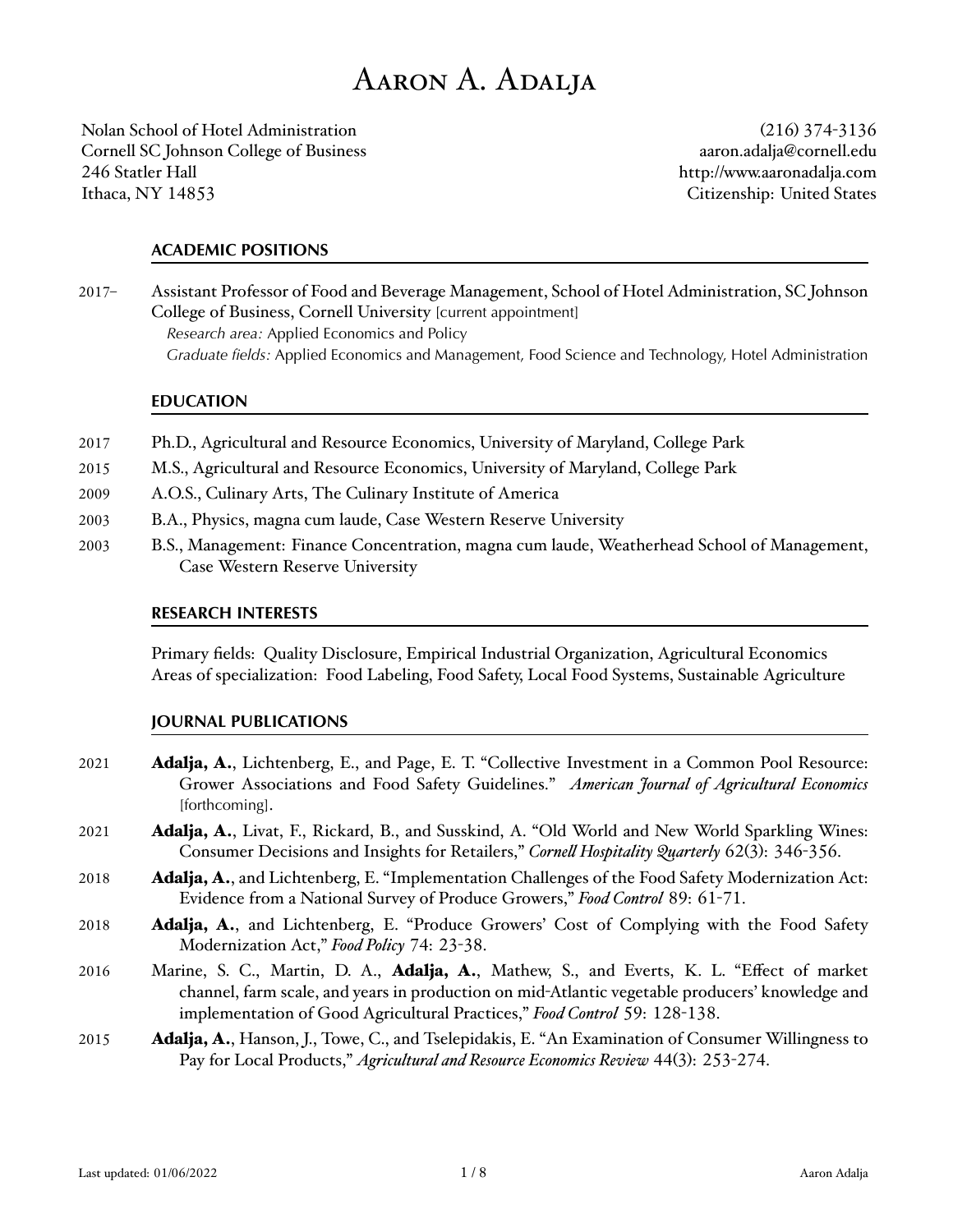- Wiedmann, M., Ivanek, R., Zhao, Q., Acharya, J., **Adalja, A.**, Qian, C., Barnett-Neefs, C. W., Liu, Y., Salgia, S., and Serbetci, O. "A perspective on data sharing in digital food safety systems."
- Llanos-Soto, S., Bulut, E., Murphy, S., Henry, C., Zoellner, C., Wiedmann, M., Wetherington, D., Adalja, A., Alcaine, S., and Ivanek, R. Ongoing mitigation strategies and further needs of the United States food industry to control COVID-19 in the work environment."
- Lau, S., Adalja, A., Wiedmann, M. "Economic and environmental analysis of processing plant interventions to reduce fluid milk waste."
- Adalja, A., Endara, P., Huang, Y., and Schmit, T. "Too Small to Fail? The Impact of Independent Restaurants on Regional Economies."
- Endara, P., **Adalja, A.**, and Wiedmann, M. "The role of shelf life and information disclosure in reducing food waste for fluid milk."
- Adalja, A., Baur, P., Wiedmann, M., and Weller, D. "Pre-Harvest Food Safety and Farm Conservation: Challenges Facing U.S. Produce Growers." Challenges Facing U.S. Produce Growers.
- Adalja, A., Liaukonyte, J., Wang, E., and Zhu, X. "Direct and Indirect Effects of Mandatory GMO Disclosure with Existing Voluntary Non-GMO Labeling."
- Si, S., Adalja, A., Gómez, M., Lin Lawell, C., and Zhu, C. "Food Safety and [Restaurant](https://clinlawell.dyson.cornell.edu/China_restaurant_food_RD_paper.pdf) Food."
- Adalja, A. "Voluntary Quality Disclosure in Credence Good Markets: An Empirical Analysis of Non-GMO Labeling in the Food Industry." Labeling in the Food Industry.

## **OTHER PUBLICATIONS AND REPORTS** OTHER PUBLICATIONS AND REPORTS

- 2021 Varney, J., and Adalja, A. "Sustainability in the Era of COVID-19," Cornell Hospitality Roundtable *Highlights* 21(2): 1-8.
- 2016 Greene, C., Wechsler, S. J., Adalja, A., and Hanson, J. Economic Issues in the Coexistence of Organic, Genetically Engineered (GE) and Non-GE Crops, EIB-149, USDA, Economic Research Service, February.
- 2015 Low, S. A., Adalja, A., Beaulieu, E., Key, N., Martinez, S., Melton, A., Perez, A., Ralston, K., Stewart, H., Suttles, S., Vogel, S., Jablonski, B. B. R. Trends in U. S. Local and Regional Food Systems, AP-068, USDA, Economic Research Service, January.
- 2013 Adalja, A. and U-tapao, C. "Harnessing Wastewater for Renewable Energy in Washington, D.C.," Teaching Socio-Environmental Synthesis with Case Studies, National Socio-Environmental Synthesis Center, November.
- 2011 **Adalja, A.**, Hanson, J. C., and Crone, A. G. "Assessing the Need for a Statewide Farmers' Market Association in Maryland," Fact Sheet 934, University of Maryland.

# **AWARDS AND HONORS** AWARDS AND HONORS

- 2020 SHA Teaching Award Undergraduate Elective, for Case Studies in Restaurant Management and Sustainability (HADM3310), Cornell University (HADM3310), Cornell University
- 2016 Abraham Lincoln Honor Award, for Trends in U.S. Local and Regional Food Systems (with S.A. Low, et al.), United States Department of Agriculture
- 2016 Cuality of Communication Award Honorable Mention, for Trends in U.S. Local and Regional Food Systems (with S.A. Low, et al.), Agricultural and Applied Economics Association
- 2016 Outstanding Graduate Assistant Award, University of Maryland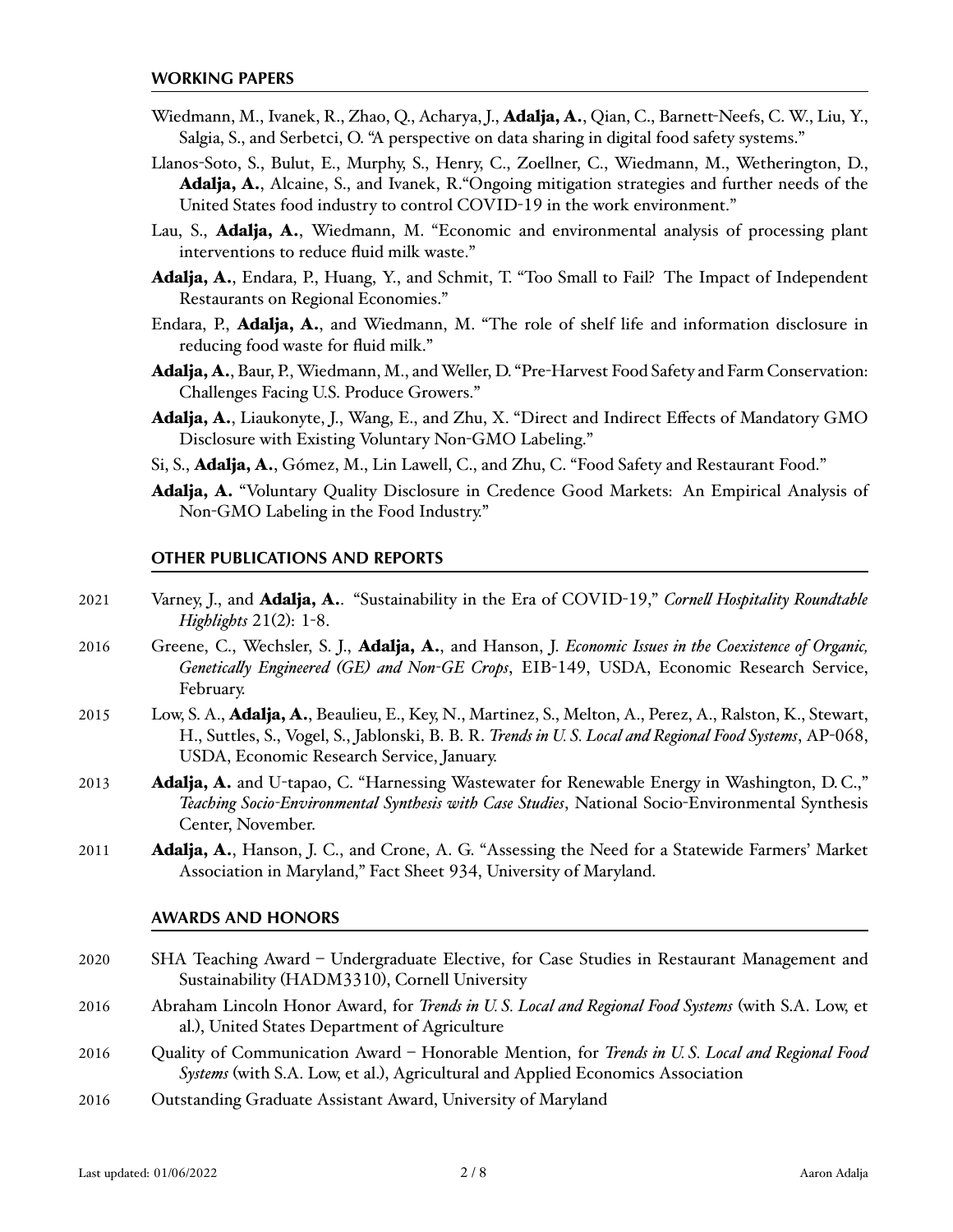2012 Bessie H. DeVault Scholarship, best paper by a second-year student, for "Is Food Addictive? A Panel Data Analysis," University of Maryland

# **FELLOWSHIPS AND GRANTS** FELLOWSHIPS AND GRANTS

| 2021 | Cornell Center for Social Sciences Grant Program, Cornell University, "Understanding perceptions<br>of climate change through food" (with J. Schuldt, M. Hoffman, D. Eiseman, and A. Ortiz-Bobea),<br>Co-PI, \$10,000                                                                                                                  |
|------|----------------------------------------------------------------------------------------------------------------------------------------------------------------------------------------------------------------------------------------------------------------------------------------------------------------------------------------|
| 2021 | Organic Agriculture Research and Extension Initiative, Planning Proposal, USDA NIFA, "Addressing<br>Incongruities Between Food Safety Management And National Organic Program Standards" (with<br>P. Baur and J. Shade), Co-Investigator, \$50,000                                                                                     |
| 2020 | Agriculture and Food Research Initiative, Rapid Response to Novel Coronavirus (SARS-CoV-2)<br>Impacts Across Food and Agricultural Systems Program, USDA NIFA, "Modeling and training<br>to enhance resilience of the US food system to COVID-19 labor shortages" (with R. Ivanek, S.<br>Alcaine, and M. Wiedmann), Co-PI, \$1,000,000 |
| 2020 | Business of Food Small Grants Program, Cornell SC Johnson College of Business, "Category<br>Captaincy and its Impact on Private Label Segment: Evidence from the Cereal Aisle" (with J.<br>Liaukonyte), Co-PI, \$10,000                                                                                                                |
| 2019 | Applied Economics and Policy Area Faculty Grant, Cornell SC Johnson College of Business, "What's<br>in your coffee? How timing and intensity of quality disclosure impacts consumer perception and<br>willingness to pay for vertical process attributes" (with J. Chestnut and M. Ozanne), Lead PI,<br>\$6,280                        |
| 2019 | Speciality Crop Research Initiative, Coordinated Agricultural Project, USDA NIFA, "A systems<br>approach to microbial food safety in produce: Leveraging data science approaches to inform food<br>safety decisions" (with M. Wiedmann, L. Strawn, M. Danyluk, R. Worobo, and R. Ivanek), Co-PI,<br>\$3,672,718                        |
| 2019 | Business of Food Small Grants Program, Cornell SC Johnson College of Business, "Genetic<br>Engineering Labeling Effects: Evidence from Supermarket Scanner Data" (with J. Liaukonyte),<br>Co-PI, \$10,000                                                                                                                              |
| 2019 | 2018 Seeding Solutions Grant, Foundation for Food and Agriculture Research, "Reducing food waste<br>by re-shaping consumer behavior using data-informed, dynamic economic incentives" (with M.<br>Wiedmann, J. Goddard, R. Ivanek, and C. Moraru), Co-PI, \$590,000                                                                    |
| 2018 | Atkinson Venture Fund, Atkinson Center for a Sustainable Future, Cornell University, "Development<br>of a framework for modeling the trade-offs between competing land management aims to enable<br>the development of sustainable strategies for co-managing agricultural environments" (with M.<br>Wiedmann), Co-PI, \$86,685        |
| 2018 | Business of Food Small Grants Program, Cornell SC Johnson College of Business, "The effects of<br>media and policy on the supply and demand for restaurant food" (with M. I. Gomez and C.-Y. C.<br>Lin Lawell), Lead PI, \$7,250                                                                                                       |
| 2018 | Business of Food Small Grants Program, Cornell SC Johnson College of Business, "The Last Mile<br>Cold Chain Supply: Producers to Retail Outlets" (with C. A. Batt), Co-PI, \$7,250                                                                                                                                                     |
| 2016 | Economic Research Service, Innovative Research Grant - Cooperative Agreement, USDA, "Foodborne<br>Illness Outbreaks, Collective Reputation, and Voluntary Adoption of Industry-wide Food Safety<br>Protocols by Fruit and Vegetable Growers" (with E. T. Page and E. Lichtenberg), \$25,000                                            |
| 2014 | Bruce and Mary Ann Gardner Dissertation Enhancement Award, University of Maryland, "Voluntary<br>Non-GMO Food Labeling: Consumer Tastes, Firm Behavior, and Welfare Analysis," \$5,000                                                                                                                                                 |
| 2013 | Graduate School Merit Fellowship, University of Maryland                                                                                                                                                                                                                                                                               |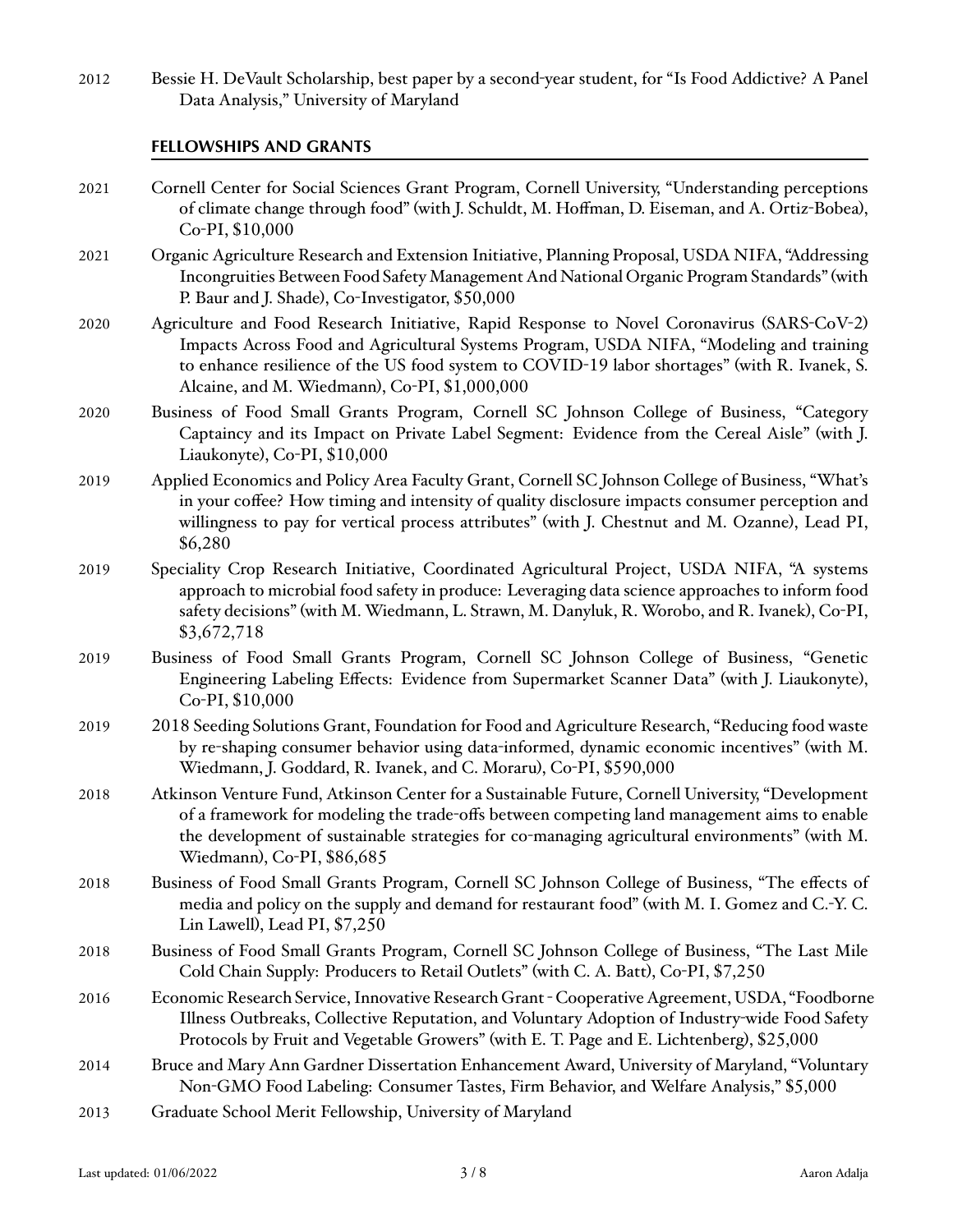2012 Dept. of Animal and Avian Sciences (Jorgensen Family Foundation), University of Maryland, Exercise Experiment and Trylan Sciences yorgensen Tannity Toundation, empersity of Maryland,<br>Consumer Preferences and Willingness to Pay for Grass-Fed Beef" (with J. Hanson, C. Towe, and E. Tselepidakis), \$4,879 2012 Dept. of Animal and Avian Sciences (Jorgensen Family Foundation), University of Maryland, Consumer

# **INVITED TALKS** INVITED TALKS

- 2020 Morrison School of Agribusiness, Arizona State University, October 14, 2020 [virtual]
- 2020 Onli[ne Agricultural and Resource Economics Seminar, July](https://sites.google.com/view/oares/home) 8, 2020 [virtual]
- 2020 Dyson School of Applied Economics and Management, Cornell University, February 21, 2020 2020 Dyson School ofApplied Economics and Management, Cornell University, February 21, 2020
- 2019 Epsilon Eta Cornell, Cornell University, November 7, 2019 Epsilon Eta Cornell, Cornell University, November 7, 2019 2019
- 2018 Department of Food Science and Technology, Cornell University, November 8, 2018 2018 Department of Food Science and Technology, Cornell University, November 8, 2018
- 2017 School of Hotel Administration, Cornell University, February 1, 2017
- 2017 Department of Agricultural and Resource Economics, University of Connecticut, January 17, 2017

# **CONFERENCE PRESENTATIONS** CONFERENCE PRESENTATIONS

- 2021 "Too Small to Fail? The Impact of Independent Restaurants on Regional Economies," presented at the 2021 AAEA Annual Meeting, August 3, 2021
- 2021 "Too Small to Fail? The Impact of Independent Restaurants on Regional Economies," presented at the 2021 NAREA Virtual Annual Meeting, June 15, 2021
- 2021 "Tradeoffs between On-Farm Food Safety and Environmental Conservation for U.S. Produce Growers," Tradeoffs betweenOn-FarmFood SafetyandEnvironmental Conservation forU.S. ProduceGrowers, presented at the 2021 NAREA Virtual Annual Meeting, June 15, 2021 presented at the 2021 NAREA Virtual Annual Meeting, June 15, 2021
- 2020 "Tradeoffs between On-Farm Food Safety and Environmental Conservation for U.S. Produce Growers," Tradeoffs betweenOn-FarmFood SafetyandEnvironmental Conservation forU.S. ProduceGrowers, poster presented at the 2020 AAEA Annual Meeting, August 10, 2020 poster presented at the 2020 AAEA Annual Meeting, August 10, 2020
- 2020 "Dissonant opinions and the home bias: Consumer response to crowd sourced reviews for wine," accepted at the 12th Academy of Wine Business Research Conference, Dijon, France, July 7-10, 2020 [canceled]
- 2020 "Dissonant opinions and the home bias: Consumer response to crowd sourced reviews for wine," Dissonant opinions and the home bias: Consumer response to crowd sourced reviews for wine, presented at the Northeast Agricultural and Resource Economics Association 2020 Annual Meeting, June 16, 2020 June 16, 2020
- 2020 "Tradeoffs between On-Farm Food Safety and Environmental Conservation for U.S. Produce Growers," Tradeoffs betweenOn-FarmFood SafetyandEnvironmental Conservation forU.S. ProduceGrowers, presented at the 2020 AERE Summer Conference, June 4, 2020 presented at the 2020 AERE Summer Conference, June 4, 2020
- 2020 "Voluntary Quality Disclosure in Credence Good Markets: An Empirical Analysis of Non-GMO Labeling in the Food Industry," accepted at the 2020 International Industrial Organization Conference, Philadelphia, PA, May 1-3, 2020 [canceled]
- 2019 "Dissonant opinions and the home bias: Consumer response to crowd sourced reviews," presented at the 2019 New York Produce Show and Conference, New York, NY, December 12, 2019
- 2019 "The Impact of Voluntary Non-GMO Labeling on Demand in the Ready-to-Eat Cereal Industry," The Impact of Voluntary Non-GMO Labeling on Demand in the Ready-to-Eat Cereal Industry, presented at the Tenth presented at the Tenth Conference on "Industrial Organization and the Food Industry," Toulouse School of Economics, Toulouse, France, June 6, 2019
- 2018 "The Impact of Voluntary Non-GMO Labeling on Demand in the Ready-to-Eat Cereal Industry," The Impact of Voluntary Non-GMO Labeling on Demand in the Ready-to-Eat Cereal Industry, presented at the 2018 presented at the 2018 AAEA Annual Meeting, Washington, DC, August 7, 2018 AAEA Annual Meeting, Washington, DC, August 7, 2018
- 2017 "Foodborne Illness Outbreaks, Collective Reputation, and Voluntary Adoption of Industry-wide Food Safety Protocols by Fruit and Vegetable Growers," presented in the AERE Sessions at the 2017 AAEA Annual Meeting, Chicago, IL, August 1, 2017 August 1, 2017
- 2017 "Foodborne Illness Outbreaks, Collective Reputation, and Voluntary Adoption of Industry-wide NAREA Annual Meeting, Washington, D. C., June 12, 2017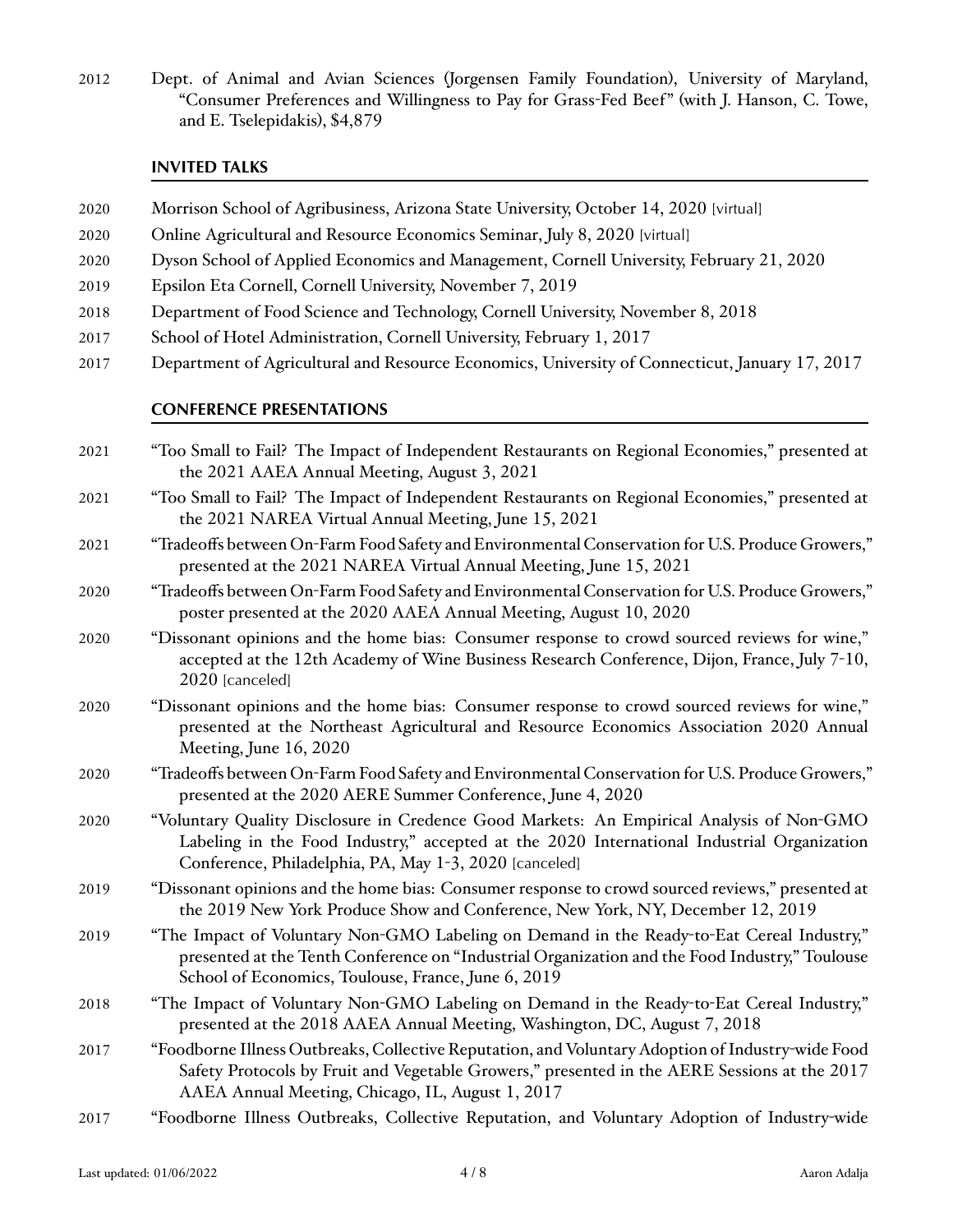Food Safety Protocols by Fruit and Vegetable Growers," presented at the 2017 NAREA Annual Meeting, Washington, D. C., June 12, 2017

- 2017 "Foodborne Illness Outbreaks, Collective Reputation, and Voluntary Adoption of Industry-wide Foodborne Illness Outbreaks, Collective Reputation, and Voluntary Adoption of Industry-wide Food Safety Protocols Food Safety Protocols by Fruit and Vegetable Growers," presented at the 2017 Industry Studies Conference, Washington, D. C., May 25, 2017 D. C., May 25, 2017
- 2016 "Voluntary Non-GMO Food Labeling: Consumer WTP and Firm Behavior," presented at 2016 Voluntary Non-GMO Food Labeling: Consumer WTP and Firm Behavior, presented at 2016 AAEA Annual Meeting, Boston, AAEA Annual Meeting, Boston, MA, August 2, 2016 MA, August 2, 2016
- 2016 "Foodborne Illness Outbreaks, Collective Reputation, and Voluntary Adoption of Industry-wide Food Safety Protocols by Fruit and Vegetable Growers," presented at 2016 AAEA Annual Meeting, Boston, MA, August 1, 2016
- 2015 "Trends in Non-GMO Food Labeling and Implications for Field Crop Production," presented at 2015 Agricultural Outlook and Policy Conference, Annapolis, MD, December 16, 2015
- 2015 "Impacts of the Food Safety Modernization Act on On-Farm Food Safety Practices in Small and Sustainable Produce Growers," presented at 2015 AAEA and WAEA Joint Annual Meeting, San Francisco, CA, July 27, 2015 CA, July 27, 2015
- 2014 "Innovative Regional Policy Approaches to Strengthen Local and Regional Food Systems," presented at 61st Annual North American Meetings of the RSAI, Washington, D. C., November 14, 2014 American Meetings of the RSAI, Washington, D. C., November 14, 2014
- 2013 "An Examination of Consumer Willingness to Pay for Local Products," presented at 2013 AAEA and CAES Joint Annual Meeting, Washington, D. C., August 5, 2013 Washington, D. C., August 5, 2013
- 2013 "Adoption and Coexistence of GE, Conventional non-GE, and Organic Crops," poster presented at 2013 AAEA and CAES Joint Annual Meeting, Washington, D. C., August 6, 2013 AAEA and CAES Joint Annual Meeting, Washington, D. C., August 6, 2013

# **RESEARCH ASSISTANCE** RESEARCH ASSISTANCE

- 2010–16 Graduate Research Assistant, Dept. of Agricultural and Resource Economics, University of Maryland, Supervisors: Drs. E. Lichtenberg (Aug 2014 to Dec 2016), L. Olson (Jun 2013 to Aug 2014), and J. Hanson (Aug 2010 to Dec 2012)
- 2014 Pathways Student Trainee (Economics), Rural Economy Branch, USDA Economic Research Service, Supervisor: Dr. S. A. Low, June 2014 to August 2014
- 2007-09 Research Assistant, Department of Menu Research and Development, The Culinary Institute of America, Supervisor: Dr. C. Loss, September 2007 to May 2009

## **TEACHING EXPERIENCE** TEACHING EXPERIENCE

#### *Cornell University* Cornell University

- 2021 Instructor, HADM9981: Hospitality Graduate Research Seminar, Fall 2021 Instructor, HADM9981: Hospitality Graduate Research Seminar, Fall 2021 2021
- 2019- Instructor, HADM6310: Case Studies in Restaurant Management and Sustainability, Spring 2019, Fall 2019
- 2018- Instructor, HADM1360: Introduction to Foodservice Operations Management, Spring 2018/19, Fall 2019/20/21

#### **University of Maryland**

- 2017 Instructor, AREC326: Intermediate Applied Microeconomics, University of Maryland, Spring
- 2013 Teaching Assistant, AREC610: Microeconomic Applications in Agricultural and Resource Markets, University of Maryland, Supervisor: Dr. R. Chambers, Spring Supervisor: Dr. R. Chambers, Spring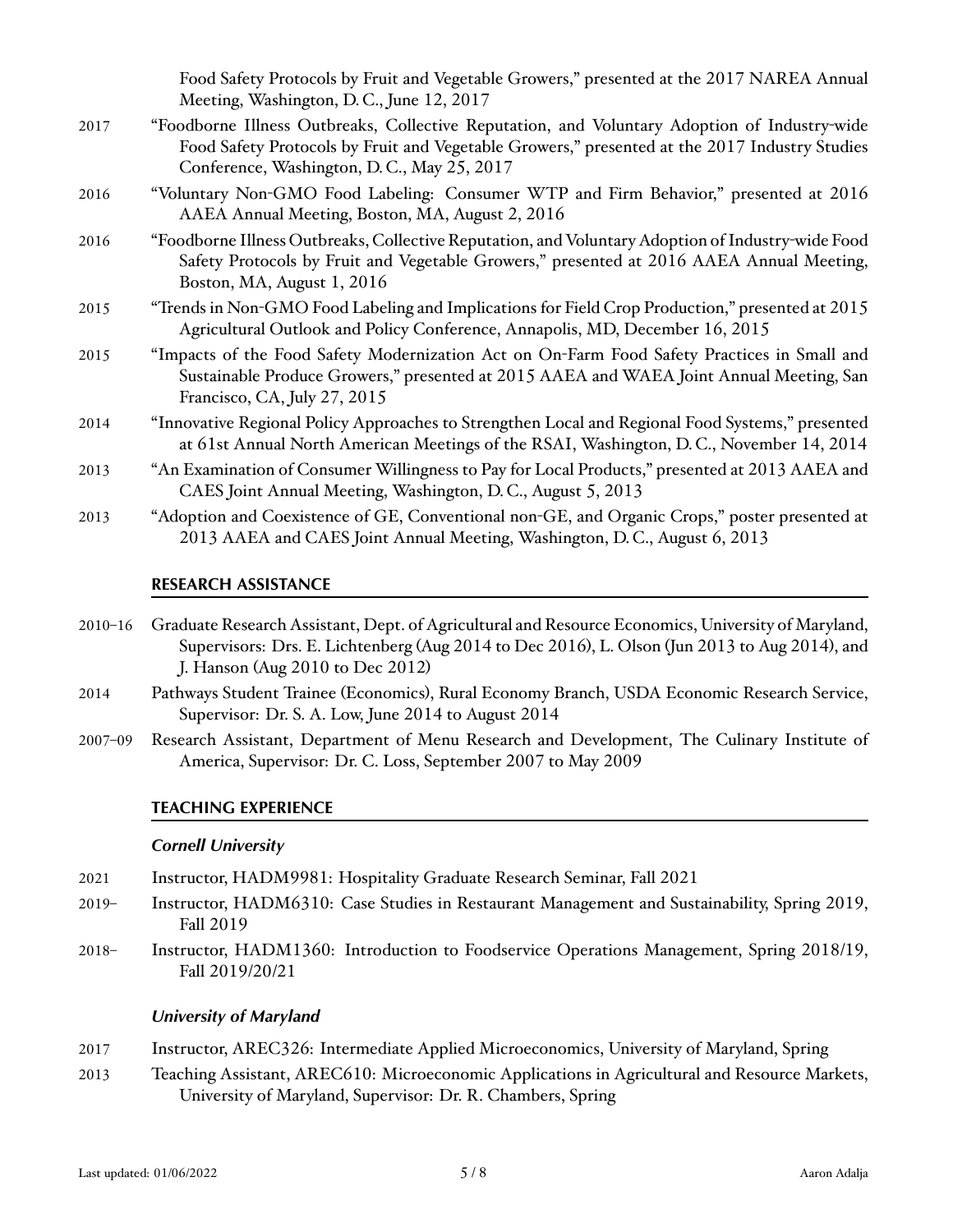#### **ADVISING SERVICE**

#### *Student Research Advising*

- 2021– Paulina Endara, PhD Co-Chairperson, Cornell University Paulina Endara, PhD Co-Chairperson, Cornell University 2021
- 2021– Brad Yang, PhD Minor Member, Cornell University Brad Yang, PhDMinor Member, Cornell University 2021
- 2021-23 Jieyu Hao, MS Chairperson, Cornell University
- 2021-22 Yu Tang, MS Chairperson, Cornell University
- 2020– Samantha Bolten, PhD Minor Member, Cornell University Samantha Bolten, PhDMinor Member, Cornell University 2020
- 2020-21 Paulina Endara, MS Chairperson, Cornell University
- 2019-21 Shuyang Si, PhD Minor Member, Cornell University
- 2019-21 Elizabeth Qian, RCPRS Research Mentor, Cornell University
- 2019-22 Samantha Lau, PhD Minor Member, Cornell University
- 2018-22 Gizem Kilic, PhD Chairperson, Cornell University
- 2018– Zhixin Wang, PhD Minor Member, Cornell University Zhixin Wang, PhDMinor Member, Cornell University 2018

# *Student Club Advising* Student Club Advising

- 2021– Faculty Advisor, Food and Beverage Society Faculty Advisor, Food and Beverage Society 2021
- 2021– Faculty Advisor, Nightlife Hospitality Club Faculty Advisor, Nightlife Hospitality Club 2021
- 2020- Faculty Advisor, Club Managers Association of America, Cornell Chapter

## **REFEREE SERVICE** REFEREE SERVICE

Agricultural and Resource Economics Review, Agricultural Economics, American Journal of Agricultural Economics, Agribusiness, Food Control, International Hospitality Review, Journal of Food Distribution *Research*, USDA Economic Research Service, AAEA Annual Meetings Research, USDA Economic Research Service, AAEA Annual Meetings

# **UNIVERSITY SERVICE AND ENGAGEMENT** UNIVERSITY SERVICE AND ENGAGEMENT

# *Cornell University* Cornell University

- 2021 Faculty Judge, Hospitality Hackathon, Cornell University, Ithaca, NY, November 7, 2021
- 2021 Co-Chair, 2021 CHR Sustainability Roundtable, Cornell SC Johnson College of Business, October 15, 2021
- 2021 Moderator, CHR: Sustainability in the Hospitality Industry Challenges and Opportunities (Webinar), Cornell SC Johnson College of Business, June 10, 2021
- 2021 Moderator, The Momofuku Brand: Beyond the Four Walls, The 96th Annual Hotel Ezra Cornell, March 12, 2021
- 2021 Panelist, We Are Here: Stories of Resilience, The 96th Annual Hotel Ezra Cornell, January 18, 2021 Panelist, We Are Here: Stories ofResilience, The 96th Annual Hotel Ezra Cornell, January 18, 2021 2021
- 2020 Panelist, People Over Profits: Prioritizing Employee-Oriented Solutions, The 96th Annual Hotel Ezra Cornell, November 12, 2020
- 2020 Co-Chair, 2020 CHR Sustainability Roundtable, Cornell SC Johnson College of Business, October 16, 2020
- 2020–22 Food and Agricultural Economics Representative, Applied Economics and Policy Area Seminar Committee, Cornell SC Johnson College of Business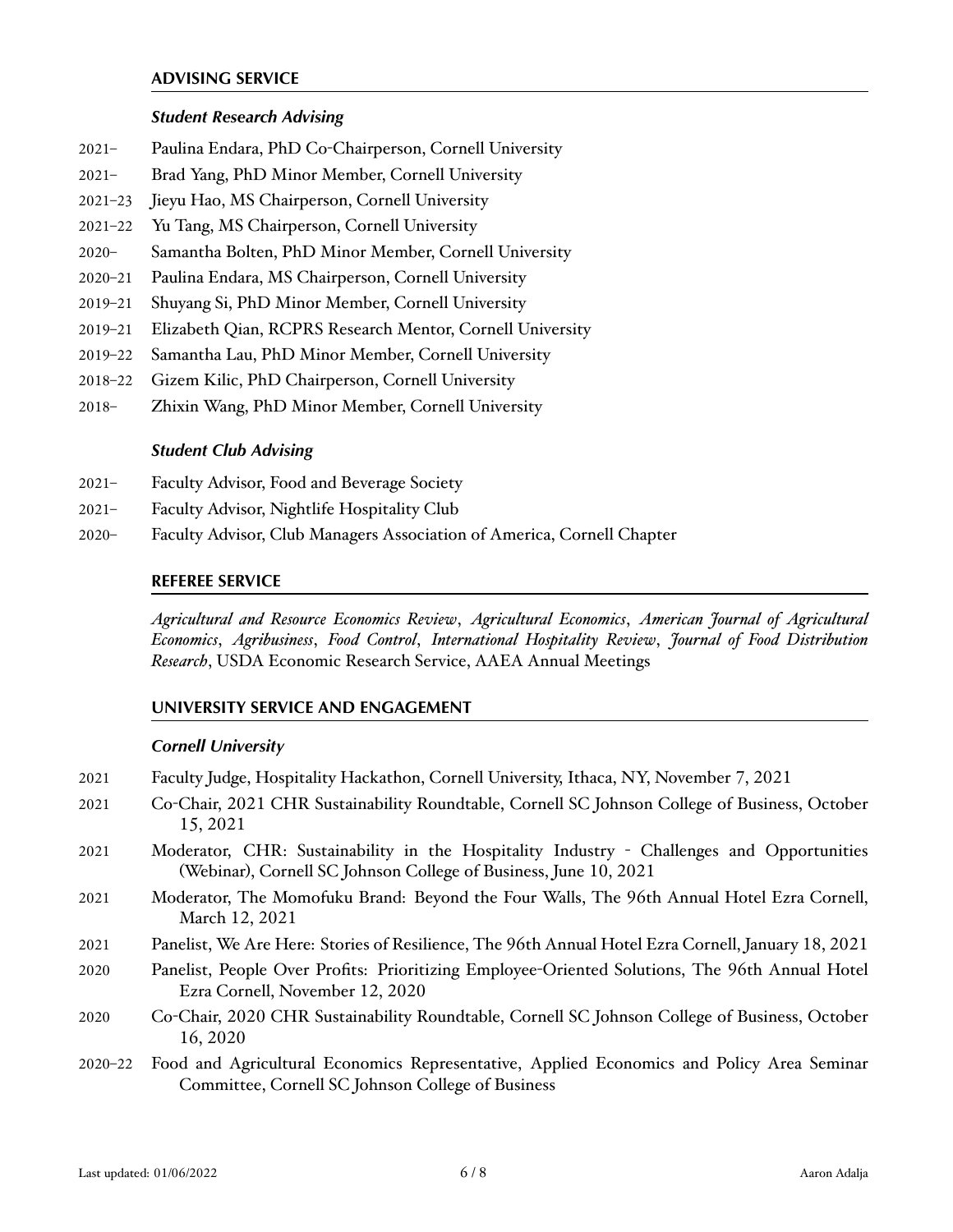- 2020 Panelist, Recent Advances in Food Systems: Food Waste Challenges and Solutions, Cornell Institute for Food Systems Industry Partnership Program, Ithaca, NY, August 14, 2020 Program, Ithaca, NY, August 14, 2020
- 2019 Facilitator, 2019 Opportunities and Challenges in Community-Based Hospitality Education Roundtable, Cornell SC Johnson College of Business, Philadelphia, PA, October 15, 2019
- 2019 Facilitator, 2019 CHR Sustainability Roundtable, Cornell SC Johnson College of Business, Ithaca, NY, September 27, 2019
- 2019 Panelist, A Conversation about Sourcing and Selling Healthy Food for a Sustainable Planet, Atkinson Center for a Sustainable Future, Ithaca, NY, May 3, 2019
- 2018-19 Member, Search Committee for Assistant Professor of Food and Beverage Management, School of Hotel Administration
- 2018 Facilitator, 2018 Opportunities and Challenges in Community-Based Hospitality Education Roundtable, Cornell SC Johnson College of Business, New York, NY, September 27, 2018
- 2017 Presenter, CHR Advisory Board Meeting, Cornell SC Johnson College of Business, Ithaca, NY, October, 5, 2017

#### **University of Maryland**

- 2016 Member, Search Committee for Associate Dean for Academic Programs, College of Agriculture and Natural Resources
- 2013-14 President, Association of Agricultural and Resource Economists at University of Maryland

# **PROFESSIONAL SERVICE** PROFESSIONAL SERVICE

2018-21 Co-Chair, Membership Committee, Northeastern Agricultural and Resource Economics Association

# **PROFESSIONAL AFFILIATIONS** PROFESSIONAL AFFILIATIONS

- 2021– Faculty Fellow, Cornell Institute for Food Systems, Cornell University Faculty Fellow, Cornell Institute for Food Systems, Cornell University 2021
- 2018– Faculty Fellow, Atkinson Center for a Sustainable Future, Cornell University Faculty Fellow, Atkinson Center for a Sustainable Future, Cornell University 2018

#### *Association Membership* Association Membership

Agricultural and Applied Economics Association (AAEA), American Association of Wine Economists (AAWE), American Economic Association (AEA), Association of Environmental and Resource Economists (AERE), Northeastern Agricultural and Resource Economics Association (NAREA)

# **MEDIA COVERAGE** MEDIA COVERAGE

- 2022 Poinski, Megan. (2022, January 5). GMO labeling not likely to impact purchase decisions, study says. *Food Dive*.
- 2021 Rivers, Mahira. (2021, August 17). Check, Please? How New York's restaurants suddenly got so expensive - and why that's probably for the best. Grub Street.
- 2021 Daniels, Camille. (2021, February 9). This is ho[w Syracuse University can limit food waste. The Daily](http://dailyorange.com/2021/02/syracuse-university-can-limit-food-waste/) *Orange*.
- 2020 Saladino, Emily. (2020, May 6). Can a Restaurant Operating at 25% Capacity Ever be Profitable?. *Wine Enthusiast*.
- 2020 Pershan, Caleb. (2020, March 19). What Restaurants Need Right Now to Actually Survive. *Eater*. Pershan, Caleb. (2020, March 19). What Resta[urants Need Right Now to Actually Survive. Eater](https://www.eater.com/2020/3/19/21185918/how-can-goverment-assistance-help-restaurants-actually-need-in-the-form-of-relief). 2020